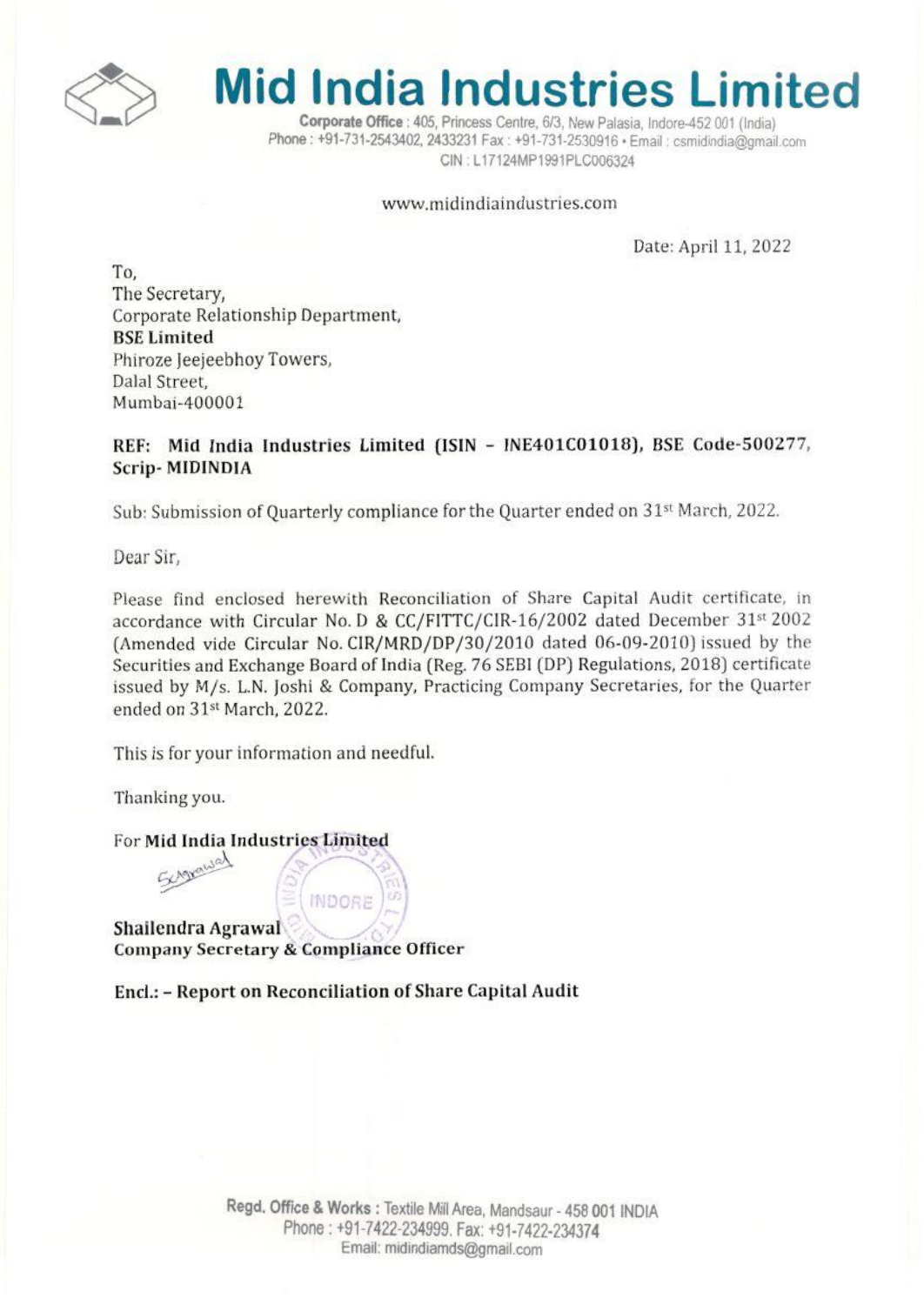

# L **N JOSHI & CO.**

lnioshics@gmail.com 122. Krishna Business Centre. 11, P.U. 4, Next to Medanta Hospital, 122. Krishna Business Centre. 11, P.U. 4, Next to Medanta Hospital, Rasoma Square, Indore - 452010 (M.P.) | Ph.: (0731) 4266708, 4959087

To, The Board of Directors MID INDIA INDUSTRIES LIMITED Corp Office: 405, Princess Center, 6/3, New Palasia, Indore (M.P.)-452001

#### CERTIFICATE OF RECONCILIATION Of SHARE CAPITAL AUDIT

We have examined all relevant Books, Registers, Forms, Documents and papers maintained by MID INDIA INDUSTRIES LIMITED (hereinafter referred to as 'the Company') and its Registrar & Share Transfer Agent ANKfT CONSULTANCY PRIVATE LIMITED having office at 60, Electronic Complex, Pardeshi Pura, Indore-452010 (M.P.) for the purpose of issuing Reconciliation of Share Capital Audit certificate, in accordance with Circular No. D & CC/FITTC/CIR-16/2002 dated December 31st 2002 (Amended vide Circular No. CIR/MRD/DPj30j2010 dated 06-09·2010) issued by (he Securities and Exchange Board of India for the quarter ended 31<sup>st</sup> March, 2022.

In our opinion and to the best of our knowledge and according to the information and explanations given to us and based on such verification as considered necessary, we hereby certify that:

| For Quarter Ended                                                     |           | 31st March, 2022                                                                                   |  |
|-----------------------------------------------------------------------|-----------|----------------------------------------------------------------------------------------------------|--|
| <b>ISIN</b>                                                           |           | INE401C01018                                                                                       |  |
| Script Code                                                           |           | 500277                                                                                             |  |
| Face Value                                                            |           | Rs. 10/-each                                                                                       |  |
| Name of the Company                                                   |           | MID INDIA INDUSTRIES LIMITED                                                                       |  |
| &<br>Registered<br>Office<br>Number                                   | Telephone | Textile Mill Area, Station Road, Mandsaur (M.P.)<br>458001                                         |  |
|                                                                       |           | Tel. No.: 07422-234999                                                                             |  |
| Correspondence<br>Address,<br>Telephone & Fax No.                     |           | 405, Princess Center, 6/3, New Palasia, Indore<br>(M.P.) 452003<br>Tel. No.: 0731-2433231, 2543402 |  |
| Email Address                                                         |           | csmidindia@gmail.com;                                                                              |  |
| <b>Website of Company</b>                                             |           | www.midindiaindustries.com                                                                         |  |
| Name of Stock Exchanges where the<br>Company's securities are listed: |           | BSE LIMITED, MUMBAI                                                                                |  |



Cont. ....2

MfO INDIA INDUSTRIES LIMITED

M. Com., LLB. (Hons), FCS

*Ll1solvenq Professional* L N Josh<br>M. Com., LLB. (Hons), FC<br>Insolvency Professional

> Cell +91 94250 60308 E-mail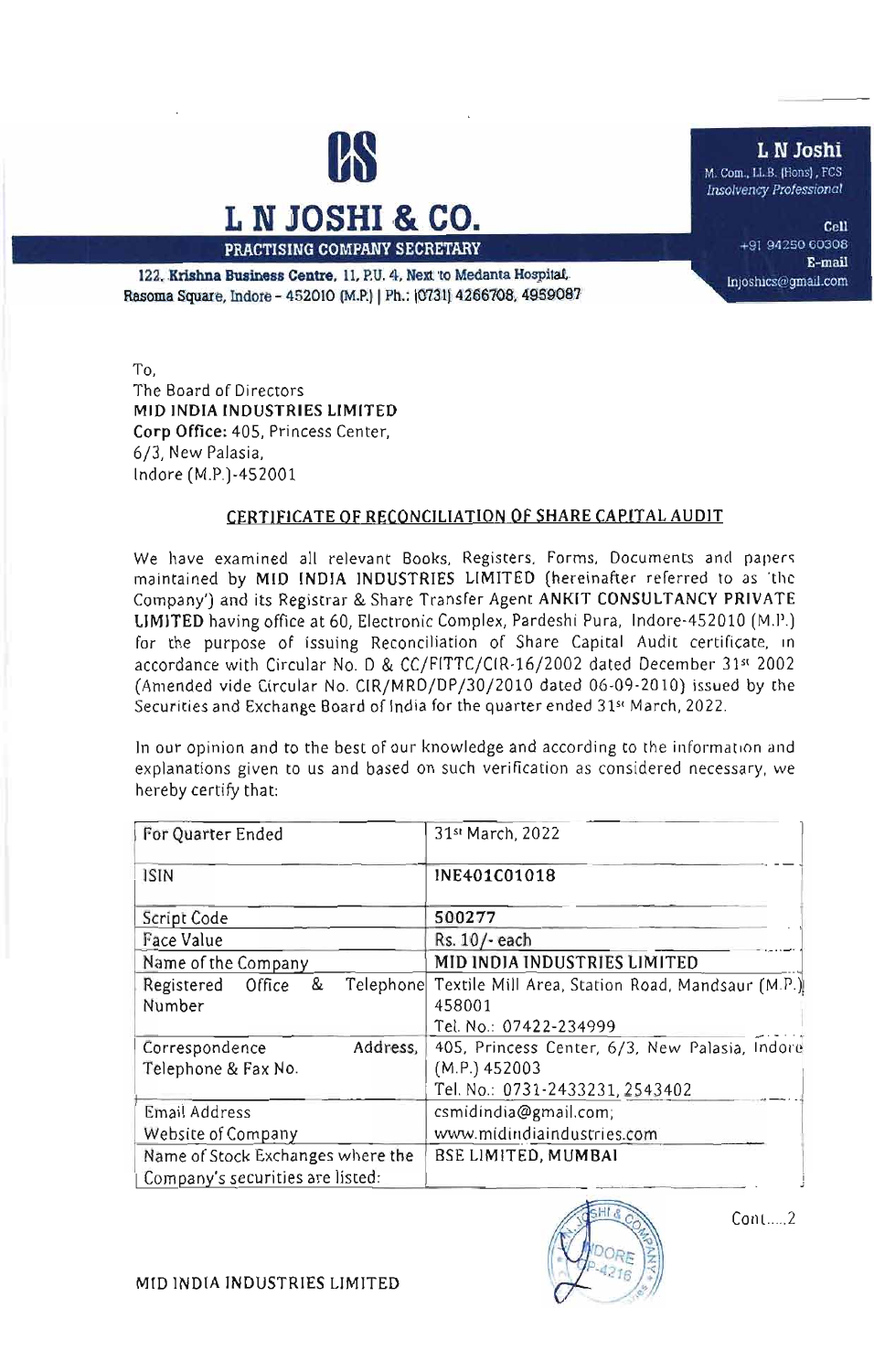| Sissued Capital (in Rs.) |          | Number of Shares \% of Total Issued Capital |
|--------------------------|----------|---------------------------------------------|
| Rs. 16,30,00,000/-       | 16300000 | 100%                                        |

| Listed Capital (Exchange wise)                 |          |        |
|------------------------------------------------|----------|--------|
| (As per Company's record)                      |          |        |
| <b>BSE Limited, Mumbai</b>                     | 16300000 | 100%   |
| a) Held in dematerialized form in CDSL 5018261 |          | 30.79% |
| b) Held in dematerialized form in NSDL 5844869 |          | 35.86% |
| c) Physical                                    | 5436870  | 33.35% |
| Total No. of Shares (a+b+c)                    | 16300000 | 100%   |

| Reasons for difference if any, between issued capital and listed capital<br>Reasons for difference if any, between issued capital and total number of<br>shares |  |
|-----------------------------------------------------------------------------------------------------------------------------------------------------------------|--|
|                                                                                                                                                                 |  |

Certifying the details of changes in share capital during the quarter under consideration as per Table below:

| Serial<br>No. | Particulars | No. of<br>shares | Applied<br>Not Applied<br>for listing | Listed on Stock<br><b>Exchanges</b><br>(Specify)<br>Names) | whether<br>intimated<br>to CDSL | whether<br>intimated<br>to NSDL | In-principle<br>approval<br>pending for SE<br>(Specify<br>Names) | Remarks |
|---------------|-------------|------------------|---------------------------------------|------------------------------------------------------------|---------------------------------|---------------------------------|------------------------------------------------------------------|---------|
|               |             |                  |                                       | <b>NIL</b>                                                 |                                 |                                 |                                                                  |         |

| Register of members is updated                                                                                | Yes (Maintained by<br>R&STA) |
|---------------------------------------------------------------------------------------------------------------|------------------------------|
| If not, Updated up to which date                                                                              | N.A.                         |
| Reference of previous quarter with regards to excess<br>dematerialized shares, If any.                        | <b>Nil</b>                   |
| Has the company resolved the matter (excess dematerialized<br>shares mentioned above) in the current quarter? | <b>NA</b>                    |
| If not, Reason why?                                                                                           | <b>NA</b>                    |
| Other Details Auditor                                                                                         |                              |

| requests pending beyond 21 days with the reasons for delay:- |          |                  | Mentioned the total no. of requests, If any, confirmed after 21 days and the total no. of |
|--------------------------------------------------------------|----------|------------------|-------------------------------------------------------------------------------------------|
| Total<br>demat   No. of<br>0f<br>no.<br>requests             | requests | No. of<br>shares | Reasons for delay                                                                         |
| Confirmed after 21 days                                      | $\theta$ |                  | NA                                                                                        |
| Pending for more than $21 \mid 0$<br>days                    |          |                  | <b>NA</b>                                                                                 |



 $Conn...3$ 

MID INDIA INDUSTRIES LIMITED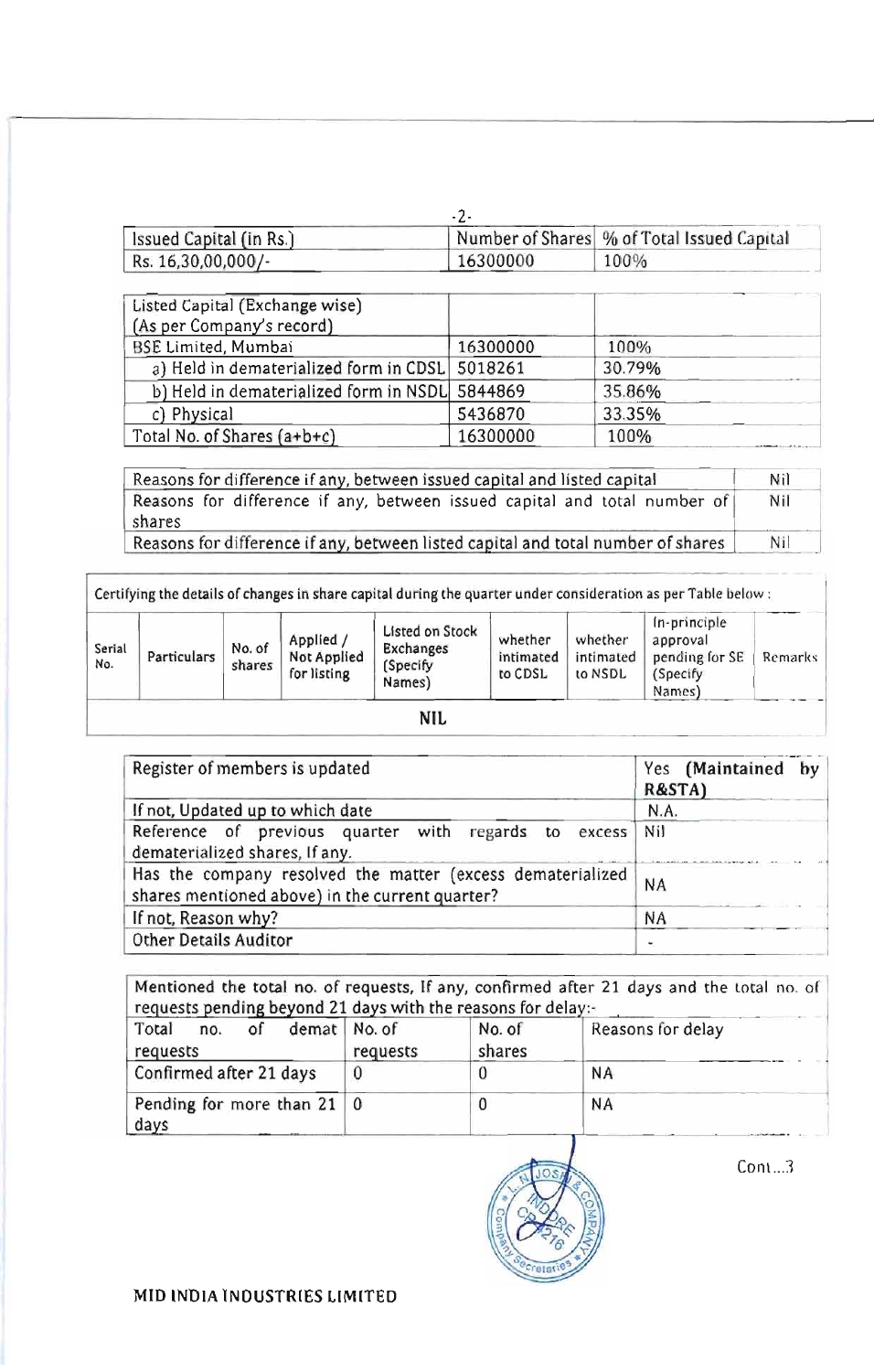## Compliance Officer's Details:

| Whether Compliance officer appointed                                       | Yes                                       |  |
|----------------------------------------------------------------------------|-------------------------------------------|--|
| Whether Qualified Company Secretary is<br>Compliance Officer               | Yes                                       |  |
| Name of the compliance officer                                             | Mr. Shailendra Agrawal                    |  |
| Date of Appointment                                                        | 30.05.2014                                |  |
| Designation                                                                | Company Secretary & Compliance<br>Officer |  |
| Membership Nos                                                             | 25819<br>ACS                              |  |
| Telephone no.                                                              | Number<br>STD Code                        |  |
|                                                                            | 0731<br>2433231, 2543402                  |  |
| Fax no.                                                                    | ٠                                         |  |
| E-mail id                                                                  | csmidindia@gmail.com                      |  |
| Whether any change in Compliance Officer<br>during the previous 2 quarters | No                                        |  |
| Whether the previous Compliance Officer<br>was Qualified Company Secretary |                                           |  |
| <b>Details of Previous Compliance Officer</b>                              |                                           |  |
| Previous Compliance Officer Name                                           |                                           |  |
| Membership Nos                                                             | -                                         |  |
| Date of Appointment                                                        | ۰                                         |  |
| Date of Cessation                                                          |                                           |  |

-3-

## Certifying Auditors Details:

| CA/CS                                   | <b>Company Secretary</b>                                                           |  |  |
|-----------------------------------------|------------------------------------------------------------------------------------|--|--|
| Name of certifying auditor              | L. N. Joshi                                                                        |  |  |
| Date of issue of report                 | 09th April, 2022                                                                   |  |  |
| Address                                 | 122, Krishna Business Centre, 11, PU-4,<br>Next to Medanta Hospital, Rasoma Square |  |  |
| City                                    | <b>INDORE</b>                                                                      |  |  |
| Pin code                                | 452010                                                                             |  |  |
| Contact no.                             | Number<br>STD Code                                                                 |  |  |
|                                         | 0731<br>4266708                                                                    |  |  |
| Fax no.                                 |                                                                                    |  |  |
| Email                                   | Injoshics@gmail.com                                                                |  |  |
| Membership no.                          | 5201                                                                               |  |  |
| Firms registration number of audit firm |                                                                                    |  |  |
| Name of the firm                        | L.N. Joshi & Company                                                               |  |  |
| COP number                              | 4216                                                                               |  |  |



Conl. ..4

MID INDIA INDUSTRIES LIMITED